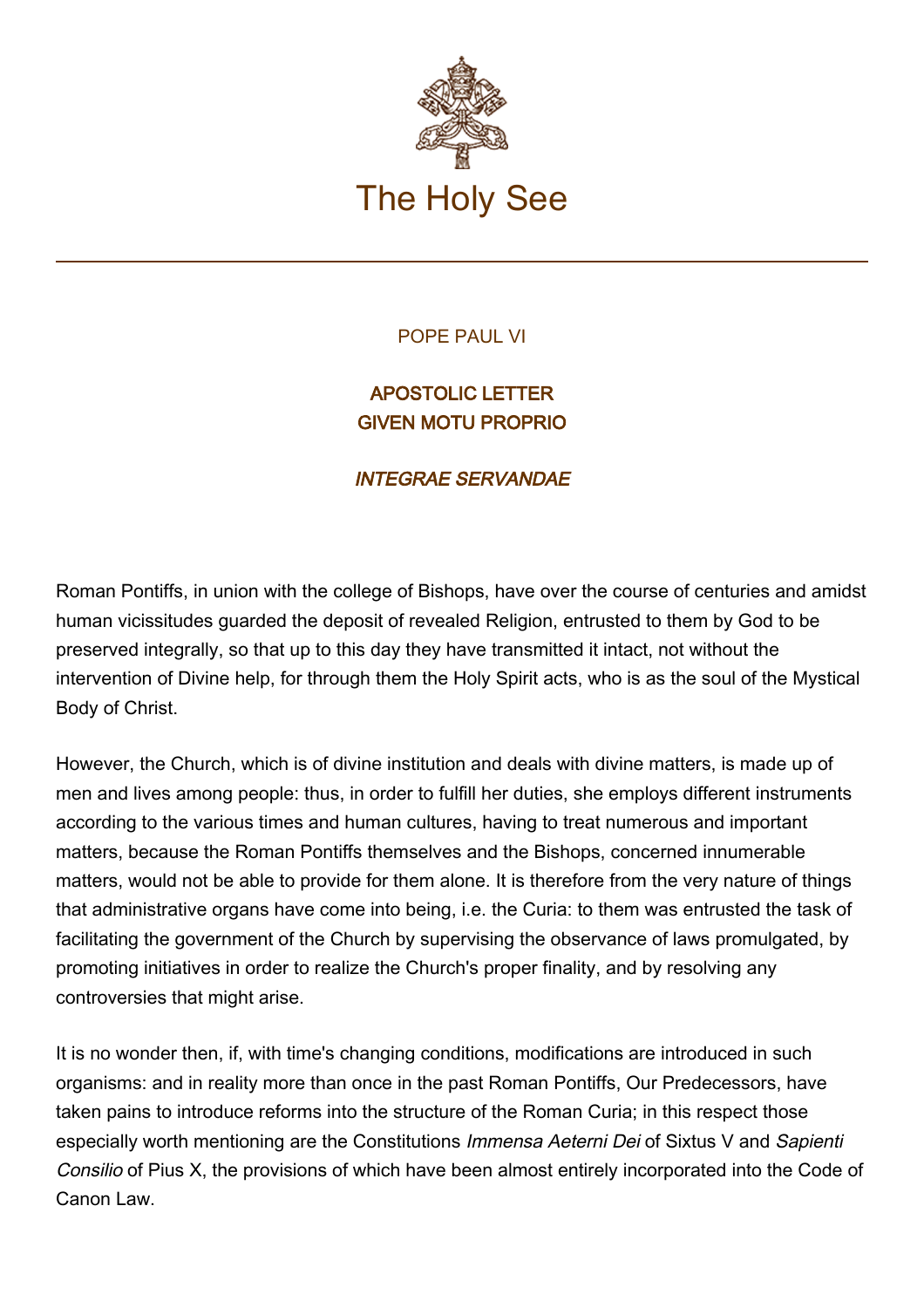However, after these Constitutions, even after the promulgation of the said Code, situations and times have changed greatly, just as We ourselves pronounced during a Discourse to the Cardinals and staff of the Roman Curia on 21 September 1963 (cf. AAS 55 (1963), p. 793ss.).

These things having been considered and the advice of Our Venerable Brother Cardinals and of Bishops having been sought, We have decreed that a certain reform of the Roman Curia be realized. And there is no doubt that the reform should begin with the Sacred Congregation of the Holy Office, for the reason that to this Congregation the most important matters of the Roman Curia are entrusted, as in truth are the doctrine concerning faith and morals and the causes most strictly related to such doctrine.

On 21 July 1542 Our Beloved Predecessor Paul III, with the Apostolic Constitution Licet ab initio founded the Supreme Sacred Congregation of the Universal Roman Inquisition to which he entrusted as its proper end the duty of persecuting heresy and consequently of suppressing crimes against the faith, of prohibiting dangerous books and of appointing Inquisitors for the whole Church. Very often its power was extended to other matters, either because of their difficult nature or because of their singular importance.

In 1908, as the name Universal Roman Inquisition was not best suited to the conditions of the time, Saint Pius X with the Constitution Sapienti Consilio changed it to the "Congregation of the Holy Office".

But, because there is *no fear* in love (1 Jn 4:18), the defense of the faith is now better served by promoting doctrine, in such a way that, while errors stand corrected and those who err are gently called back to the truth, heralds of the Gospel may find new strength. Moreover, the advance of human culture, whose the importance the religious field must not overlook, is that the faithful follow the directives of the Church with greater adhesion and love, if, insofar as in matters of faith and morals it is possible to make clear to them the reasons for definitions and laws.

So, that from now on this Sacred Congregation may more perfectly fulfill its role in promoting the sound doctrine and efficacy of the Church in the most important works of apostolate, in virtue of Our Supreme Apostolic Authority we have established the following norms to alter its name and its regulation:

1. That which was hitherto called the Sacred Congregation of the Holy Office will become the Congregation for the Doctrine of the Faith, whose duty it is to safeguard doctrine on faith and morals in the whole Catholic world.

2. It is presided over by the Supreme Pontiff and directed by the Cardinal Secretary with the help of an Assessor, of a Substitute and of the Promotor of Justice.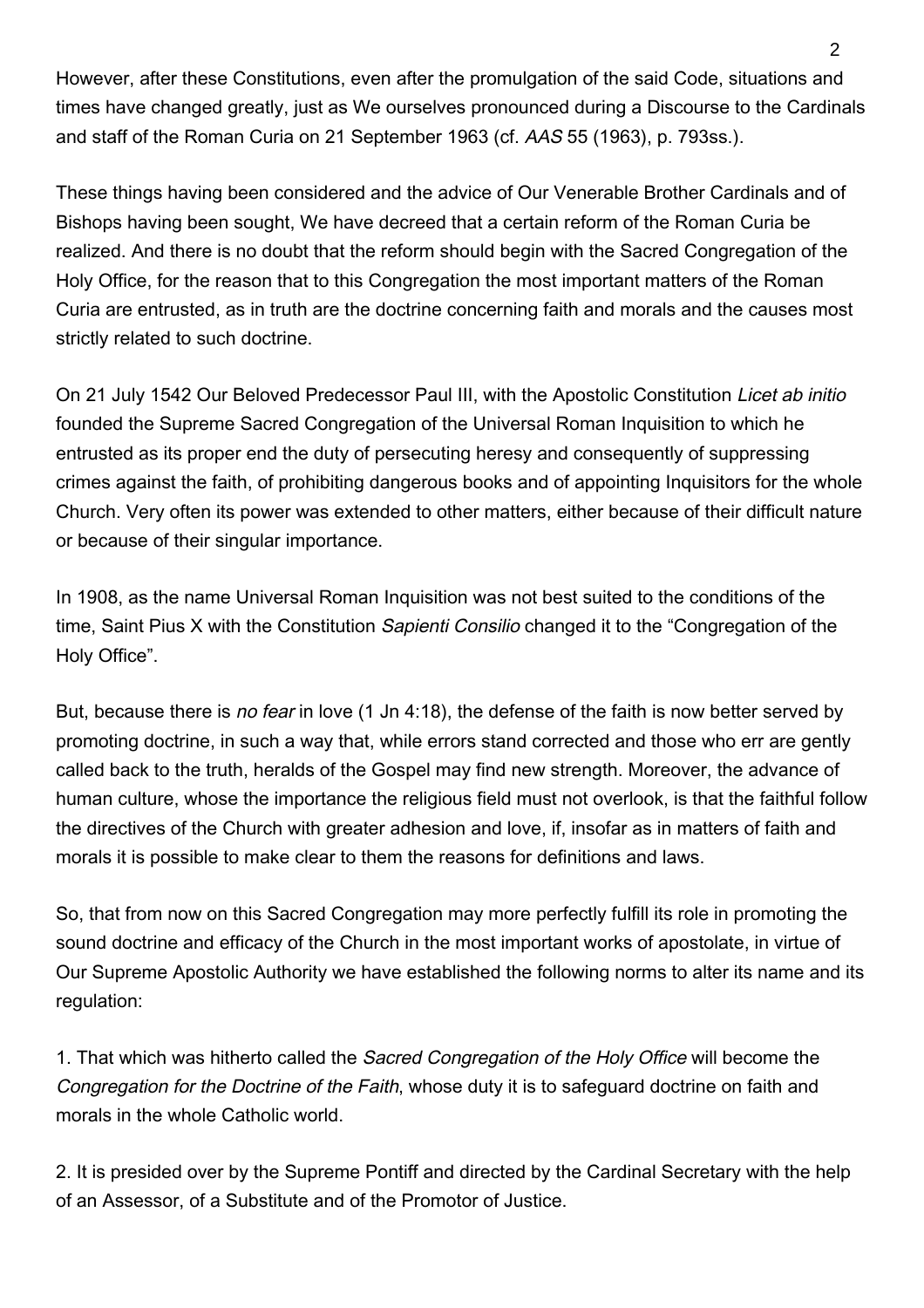3. All questions which regard the doctrine on faith and morals or which touch upon the faith are within the competence of the Congregation.

4. It examines new teachings and new opinions in whatever way they are spread, it promotes studies in this area, and encourages the Congresses of scholars; it condemns those teachings found to be contrary to the principles of the faith, after, however, having heard the view of the Bishops of those regions, if they are specifically connected with the issues.

5. It carefully examines books that have been reported and, if necessary, condemns them, after, however, having heard the author, to whom is given the faculty to defend himself, also in writing, and not without having notified the Ordinary, as was already established in the Constitution Sollicita ac Provida by Our Predecessor of happy memory Benedict XIV.

6. Likewise it is its duty to deal legally or in fact with questions regarding the privilege of faith.

7. It is also its duty to judge delicts crimes against the faith, according to the norms of ordinary procedure.

8. It provides for the protection of the dignity of the Sacrament of Penance, by proceeding according to the amended and approved norms that will be communicated to the Ordinaries, giving the sinner the faculty to defend himself or to choose a defender from among those authorized by the Congregation.

9. It maintains appropriate relations with the Pontifical Commission for Biblical Studies.

10. The Congregation employs a group of Consultors whom the Supreme Pontiff appoints from men around the world who are distinguished for their doctrine, prudence and expertise. If the matter to be dealt with so requires, the Consultors can be added to the experts, chosen particularly from University professors.

11. The Congregation proceeds in two ways: either administrative or judicial, according to the diverse nature of the matters to be dealt with.

12. The internal regulation of the Congregation will be made public through a particular Instruction.

What has been decreed by us in this Letter Motu Proprio data, we command be observed and ratified notwithstanding anything to the contrary.

Given in Rome, at St Peter's, 7 December 1965, the third year of Our Pontificate.